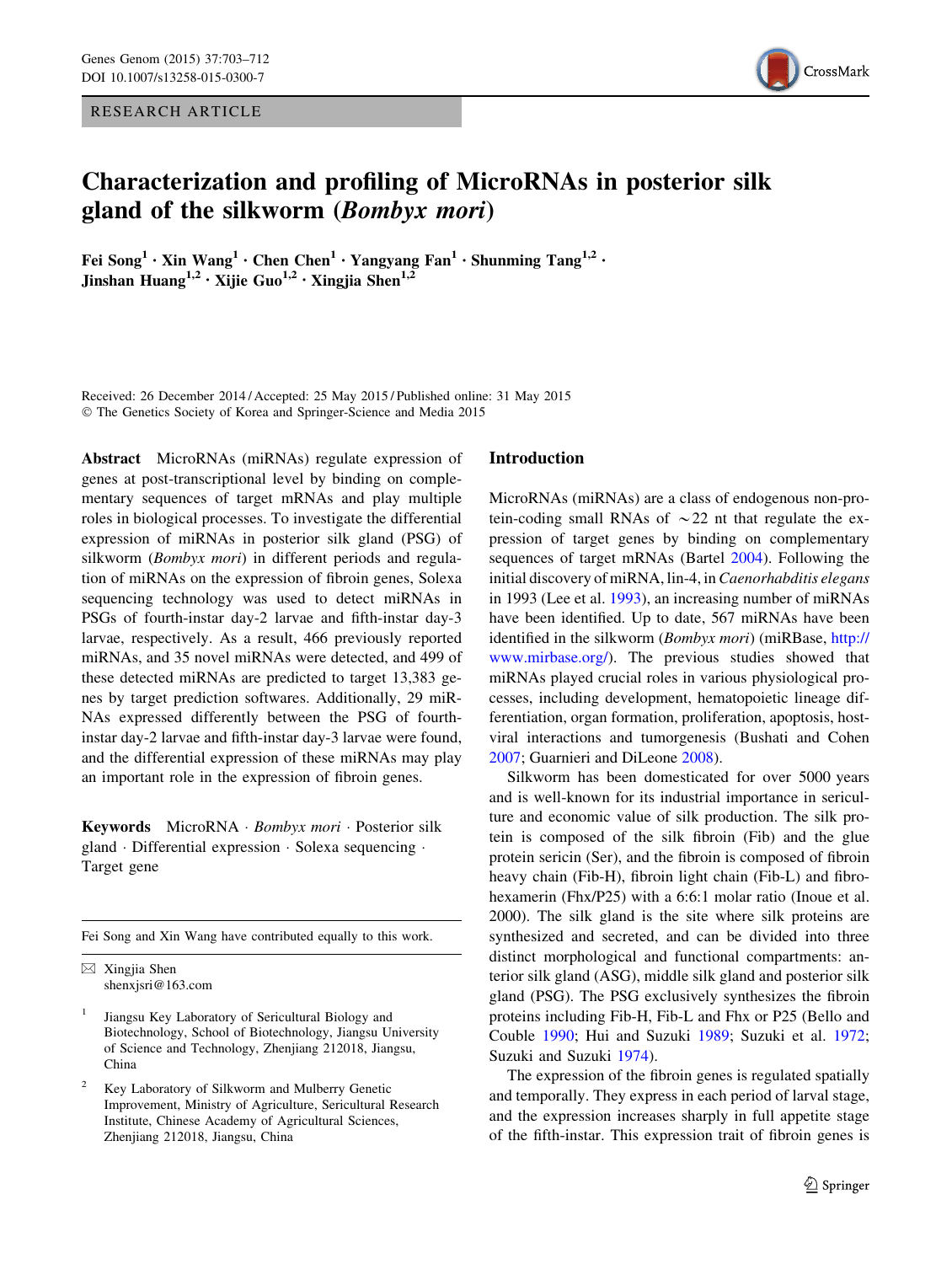co-regulated by some developmental stage-specific factors and tissue-specific factors such as POU-M1, Bm Fkh and FMBP-1 (Hui and Suzuki [1989](#page-8-0); Takiya et al. [1997\)](#page-9-0). The regulation on the expression of fibroin genes is mainly at the transcriptional level and  $5<sup>'</sup>$  flanking regions of fibroin genes are the major transcriptional regulatory regions, including the core promoters, the upstream enhancer elements, the PSG-specific enhancer elements, the intronic enhancer elements and the remote enhancer element REE. There are at least six cytokines involved in the regulation through binding to the upstream transcriptional modulator of Fib-H gene, such as SGF-1, SGF-2, SGF-3, SGF-4, FMBP-1, FBF-A1 (Hui and Suzuki [1989;](#page-8-0) Takiya et al. [1997\)](#page-9-0).

The fibroin genes are expressed specifically in PSG of silkworm larvae. It is significant to analyze the expression profile of miRNA in the PSG and study their target genes. It was reported that bmo-miR-33 and bmo-miR-7 inhibited the expression of Fib-L gene by using GUS reporter gene experiment (Cao et al. [2008\)](#page-8-0). In previously study, we found that silkworm miRNA bmo-miR-2b down-regulated P25 expression (Huang et al. [2011\)](#page-8-0), and bmo-miR-965 and bmo-miR-1926 inhibited the expression of Fib-L gene in vitro (Huang et al. [2012\)](#page-8-0), suggesting that silkworm miRNAs involve in regulating expression of fibroin genes in PSG.

To investigate the expression profile of miRNAs in PSG and the regulation of miRNAs on the fibroin genes, we sequenced small RNAs in PSGs of fourth-instar day-2 larvae and fifth-instar day-3 larvae respectively by Solexa, identified miRNAs and compared the expression of miR-NAs between two samples and predicted target genes as well. It will provide new experimental data for clarifying the function of miRNAs and benefit to elaborate the regulatory mechanism of fibroin synthesis.

## Materials and methods

#### **Materials**

Domesticated silkworm (B. mori) strain P50 is obtained from the Sericultural Research Institute, Chinese Academy of Agricultural Sciences. The silkworms were reared on mulberry leaves at 25 °C, 80  $\pm$  5 % relative humidity, with a 12 h light: 12 h dark photoperiod.

## Extraction of total RNAs from PSG

PSGs of fourth-instar day-2 larvae and fifth-instar day-3 larvae were collected respectively, for RNA extraction or stored in  $-80$  °C for subsequent experiments. Then they were separately frozen in liquid nitrogen and grinded for total RNA extraction using Trizol reagent (Invitrogen Life Technologies, Carlsbad, CA). Total RNA samples were immediately stored at  $-80$  °C for deep sequencing.

# Solexa sequencing

Sequencing was conducted in Illumina HiSeqTM 2000 by Biomarker Co. Ltd (Beiing China) according to the method previously described (Ma et al. [2011\)](#page-9-0). Small RNAs in the desired size range (15–30 nt) were purified from denaturing 15 % polyacrylamide gel and sequentially ligated with the  $3'$  and  $5'$ adapters as follows: (5'rApp/TGGAATTCTCGGGTGC-CAAGG/3'ddC) and (5'GUUCAGAGUUCUACAGUCCGA CGAUC). Then reverse transcription reaction and PCR amplification was performed. The PCR products in the desired size ranging from 140 to 160 bp were purified from polyacrylamide gel. Finally these PCR products were shipped to Illumina HiSeqTM 2000 for sequencing.

### Bioinformatic analysis of sequencing data from PSG

Firstly, the raw data were processed to obtain clean reads through the elimination of the following aspects: (a) low quality reads; (b)  $3'$  and  $5'$  adaptor sequences; (c) empty vector sequences; (d) reads shorter than 16 nt; (e) reads longer than 30 nt; (f) reads with  $poly(A)$ ; (g) contaminants. Then, the clean reads were mapped to the silkworm genome to analyze their distribution on the genome. Sequences with perfect matches were retained for further analysis. Afterwards, the clean reads were compared against the Rfam databases ([http://rfam.sanger.ac.uk/\)](http://rfam.sanger.ac.uk/) to annotate the known non-coding RNAs (rRNAs, tRNAs, snRNAs, snoRNAs, etc.). The sequences were aligned against the reported miRNA precursors and mature miRNAs deposited in the miRBase v20. (<http://www.mirbase.org/>) to identify known miRNAs, and aligned to RepBase [\(http://www.gir](http://www.girinst.org/repbase/index.html) [inst.org/repbase/index.html\)](http://www.girinst.org/repbase/index.html) to annotate the repetitive sequences. Degraded fragments of mRNAs were identified by aligning the clean reads with exons and introns of mRNAs annotated on the silkworm genome. Finally all the reads annotation information were integrated, and the following priority rules were used to ensure that every unique small RNA was mapped to only one annotation: rRNA etc.  $>$  known miRNA  $>$  repeat  $>$  exon  $>$  intron.

#### Identification of novel miRNAs from PSG

The unannotated sequences were used to predict potential novel miRNA candidates by the Mireap software [\(http://](http://sourceforge.net/projects/mireap/) [sourceforge.net/projects/mireap/](http://sourceforge.net/projects/mireap/)). RNAfold software [\(http://rna.tbi.univie.ac.at/cgi-bin/RNAfold.cgi](http://rna.tbi.univie.ac.at/cgi-bin/RNAfold.cgi)) was used to further analyze the secondary structures of miRNA candidates.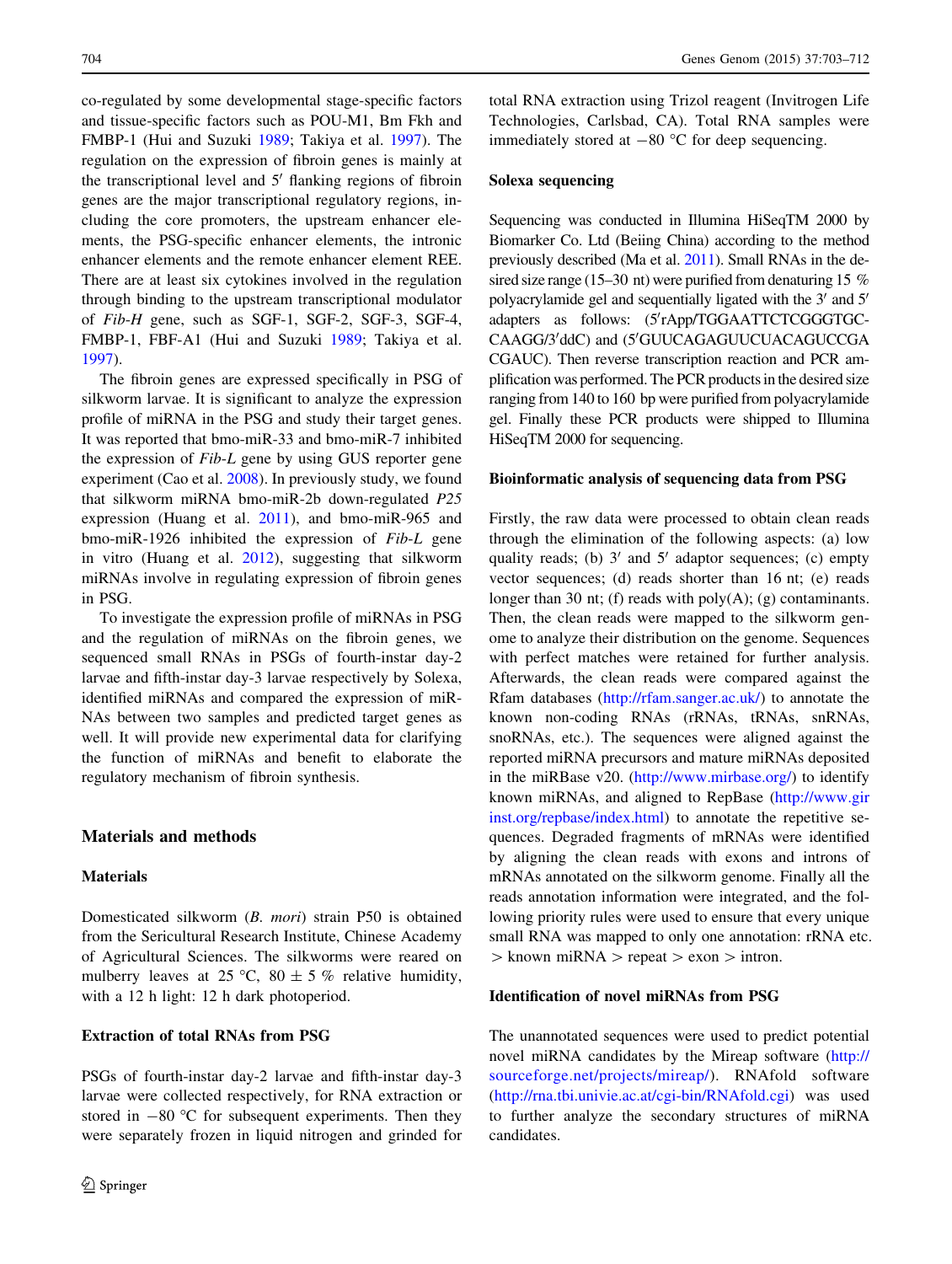#### Prediction of miRNA target genes

The miRanda (Bino et al. [2004\)](#page-8-0) [\(http://www.microrna.org/](http://www.microrna.org/microrna/home.do) [microrna/home.do\)](http://www.microrna.org/microrna/home.do) was used to detect potential target sites of the known miRNAs and the predicted novel miRNAs. The parameters employed were as follows: match score  $S \ge 100$ and target duplex free energy  $\Delta G \le -20$  kcal/mol. To functionally categorize the target genes, gene ontology (GO) and chip on glass (COG) analysis were conducted. The functions of target genes were annotated with the GO and COG pathway annotations of homologous genes, and in accordance with that miRNAs were categorized.

#### Expression profile of miRNAs in PSG

The expression profiles of miRNAs in PSG of fourth-instar day-2 larvae and fifth-instar day-3 larvae were compared by IDEG6 software (Chiara et al. [2003\)](#page-8-0) [\(http://telethon.bio.](http://telethon.bio.unipd.it/bioinfo/IDEG6/) [unipd.it/bioinfo/IDEG6/](http://telethon.bio.unipd.it/bioinfo/IDEG6/)). The general Chi-square method were used to detect the differential expression of miRNAs, and miRNAs with a  $P \le 0.01$  and ratio of TPM values (Tags Per Million reads: TPM is a normalized tag count calculated by dividing the number of reads mapped to the miRNAs by the total clean reads, then multiplying by a million) more than 2 times were deemed to be significantly different between the two samples.

#### Results

## Distribution of small RNAs from PSG

The result of Solexa sequencing showed that totally 22,042,778 and 21,442,934 raw reads were obtained in PSGs of fourth-instar day-2 larvae and fifth-instar day-3 larvae, respectively. After removing the low quality reads, adaptors and etc., 13,891,284 and 12,561,241 clean reads of the two samples were ultimately obtained, and totally 1,323,648 and 1,140,082 unique sequences were obtained by clustering (Table [1](#page-3-0)). Then, the unique sequences were mapped to the silkworm genome to analyze their distribution on the genome, leading to 1,210,069 (91.42 %) and 1,046,397 (91.78 %) genome-matched reads (Table [2](#page-3-0)). Sequences with perfect matches were retained to compare against the Rfam databases to annotate the known noncoding RNAs, and classified as rRNA, tRNA, snRNA and snoRNA, as shown in Table [3.](#page-3-0)

#### Length distribution of unique sequences from PSG

The result of length distribution of unique sequences in PSGs showed that the lengths of the majority small RNAs were 16–30 nt in PSGs of both fourth and fifth instar larvae

with an even distribution, and the most abundant small RNA sequences was 20 nt (Fig. [1](#page-3-0)). The unique sRNA sequences in the PSG of fifth instar showed no significant difference with those of fourth instar.

## Identification of known miRNAs from PSG

The unannotated reads compared against the Rfam database were aligned against the reported miRNAs precursors and mature miRNAs deposited in the miRBase to identify known miRNAs. As shown in Table [4](#page-4-0), 796,397 and 949,619 sequences (representing 10,863 and 11,633 unique reads, respectively) in PSGs of fourth and fifth instar larvae matched known miRNAs of the silkworm, belonging to 71 and 72 families respectively. The members in different families vary widely, and large differences of expression abundance existed among these families with the reads number ranging from 1 to 150,592.

The largest reads number identified in the PSG of fourth-instar day-2 larvae is the bantam family with 116,806 reads, followed by mir-8 family with 89,507 reads. In the PSG of fifth-instar day-3 larvae, the largest reads number is mir-8 family with 150,592 reads, followed by bantam family with 109,487 reads. Thus, after throwing off overlapping reads, totally 466 known miRNAs were identified from PSGs of fourth and fifth-instar larvae of B. mori.

### Prediction of novel miRNAs from PSG

The unannotated small RNAs were used to predict potential novel miRNAs candidates by mireap as previously reported (Yue et al. [2012\)](#page-9-0), and 17 and 23 potential novel miRNAs candidates were obtained from the PSG library of fourth-instar day-2 and the fifth-instar day-3 larvae, respectively (Table [5](#page-4-0)). In which 5 miRNAs were detected in both libraries, thus a total of 35 novel miRNAs were predicted. Of which Bmo-m0001 expresses in rather high level both in PSGs of fourth-instar day-2 and fifth-instar day-3 larvae, reaching 145 and 224 reads respectively. However, most of these 35 novel miRNAs showed very low expression abundance. Then these novel miRNAs were aligned against known miRNAs of other species in miR-Base, and it was found that Bmo-m0006 showed high homology with known miRNAs of many other species, even showed 100 % homology with hme-miR-193-3p of Heliconius melpomene and mse-miR-193 of Manduca sexta. We explored the hairpin structures and minimal free energies of these novel miRNAs using RNAfold software. The free energy of 35 candidates obtained ranged from  $-18.1$  to  $-47.1$  kcal/mol with the average of  $-26.36$  kcal/mol (Table [6\)](#page-5-0). In addition, the lengths of these novel miRNAs ranged from 20 to 26 nt, and the most abundant class was 23 nt, accounting for 31.42 % (Table [6\)](#page-5-0).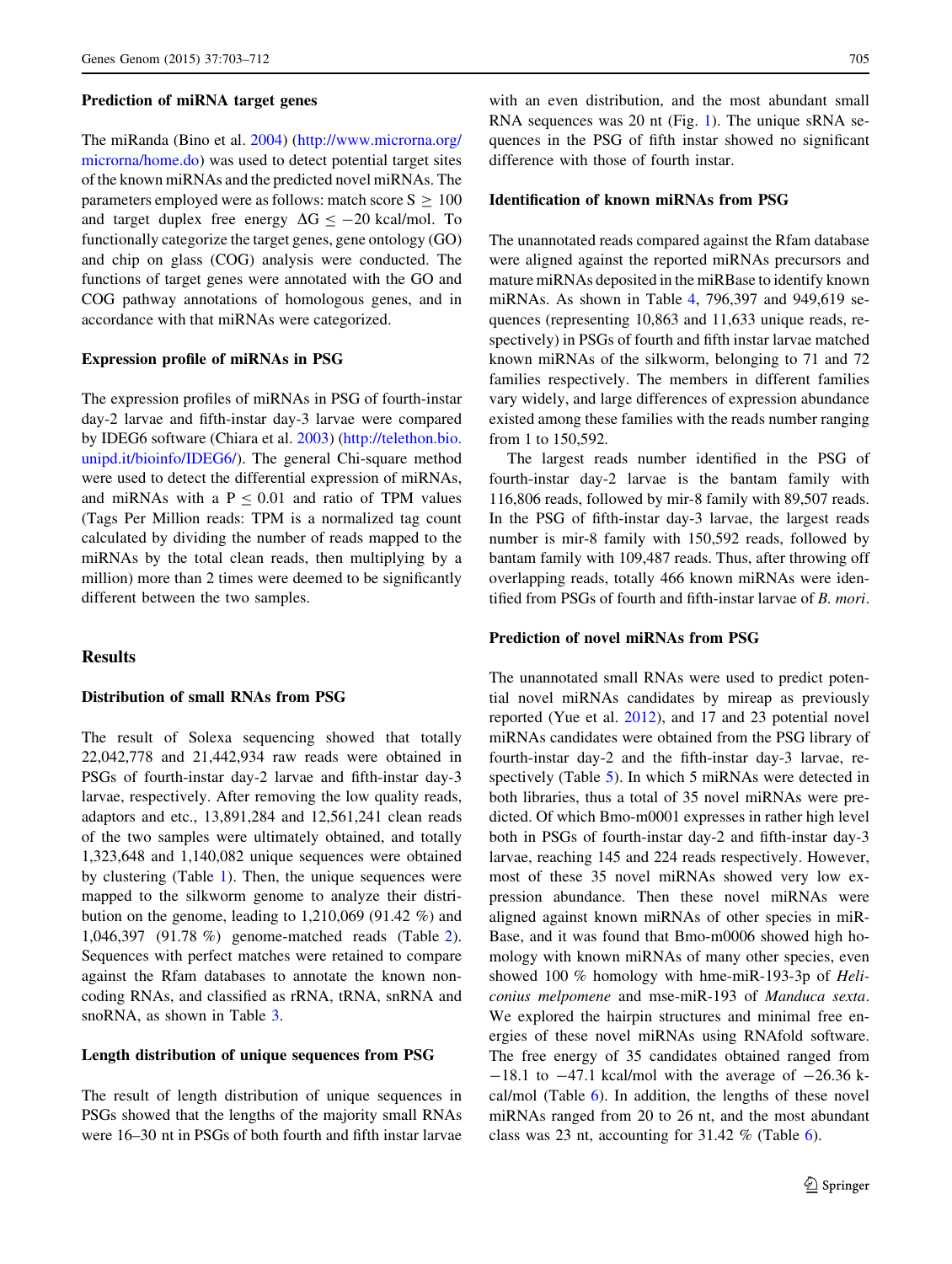Table 1 Summary of Solexa<br>sequencing data

<span id="page-3-0"></span>

| <b>Table 1</b> Summary of Solexa<br>sequencing data | Type of fragments                | Fourth-instar day-2 PSG |            | Fifth-instar day-3 PSG |            |  |
|-----------------------------------------------------|----------------------------------|-------------------------|------------|------------------------|------------|--|
|                                                     |                                  | Reads number            | Percentage | Reads number           | Percentage |  |
|                                                     | Total tags number                | 22,042,778              | 100.00     | 21,442,934             | 100.00     |  |
|                                                     | Filter low quality reads         | 1,192,805               | 5.41       | 1,171,017              | 5.46       |  |
|                                                     | Adaptor <sub>3</sub> insert null | 727                     | 0.00       | 3054                   | 0.01       |  |
|                                                     | 5' Adaptor contaminants          | $\theta$                | 0.00       | $\Omega$               | 0.00       |  |
|                                                     | Length $< 16$                    | 3,199,453               | 14.51      | 5,631,140              | 26.26      |  |
|                                                     | Length $>$ 30                    | 3,500,123               | 15.88      | 1,867,513              | 8.71       |  |
|                                                     | PloyA                            | 258,386                 | 1.17       | 208,969                | 0.97       |  |
|                                                     | Clean number                     | 13,891,284              | 63.02      | 12,561,241             | 58.58      |  |
|                                                     | Unique number                    | 1,323,648               | 6.00       | 1.140.082              | 5.32       |  |

Table 2 Summary of Genome

| <b>Table 2</b> Summary of Genome<br>blast result | Type of fragments | Fourth-instar day-2 PSG |            | Fifth-instar day-3 PSG |            |
|--------------------------------------------------|-------------------|-------------------------|------------|------------------------|------------|
|                                                  |                   | Reads number            | Percentage | Reads number           | Percentage |
|                                                  | Total             | 1,323,648               | 100.00     | 1,140,082              | 100.00     |
|                                                  | Mapped            | 1,210,069               | 91.42      | 1,046,397              | 91.78      |
|                                                  | Pefect map        | 762,553                 | 63.02      | 668,200                | 63.86      |
|                                                  | Unpefect map      | 447.516                 | 36.98      | 378,197                | 36.14      |
|                                                  | Unmapped          | 113,579                 | 8.58       | 93,685                 | 8.22       |

Table 3 Distribution of small RNAs among different categories in fourth-instar day-2 and Fifth-instar day-3 PSGs

| RNA types | Fourth-instar day-2 PSG |                     |             |                    | Fifth-instar day-3 PSG |                     |             |                    |
|-----------|-------------------------|---------------------|-------------|--------------------|------------------------|---------------------|-------------|--------------------|
|           | Unique reads            | Unique ratio $(\%)$ | Total reads | Total ratio $(\%)$ | Unique reads           | Unique ratio $(\%)$ | Total reads | Total ratio $(\%)$ |
| rRNA      | 223,209                 | 55.21               | 4.228,078   | 70.72              | 194.500                | 51.54               | 3,467,893   | 60.19              |
| tRNA      | 34,012                  | 8.41                | 615,730     | 10.30              | 36,430                 | 9.65                | 917,099     | 15.92              |
| snoRNA    | 28.718                  | 7.10                | 184,376     | 3.08               | 29.295                 | 7.76                | 208,359     | 3.62               |
| snRNA     | 21,906                  | 5.42                | 100.626     | 1.68               | 20,508                 | 5.43                | 100.736     | 1.75               |
| Other     | 96.438                  | 23.85               | 849,909     | 14.22              | 96.637                 | 25.61               | 1.067.348   | 18.53              |
| Total     | 404.283                 | 100.00              | 5.978.719   | 100.00             | 377,370                | 100.00              | 5,761,435   | 100.00             |



Fig. 1 Length distribution of the unique sequences in fourthinstar day-2 and fifth-instar day-3 PSGs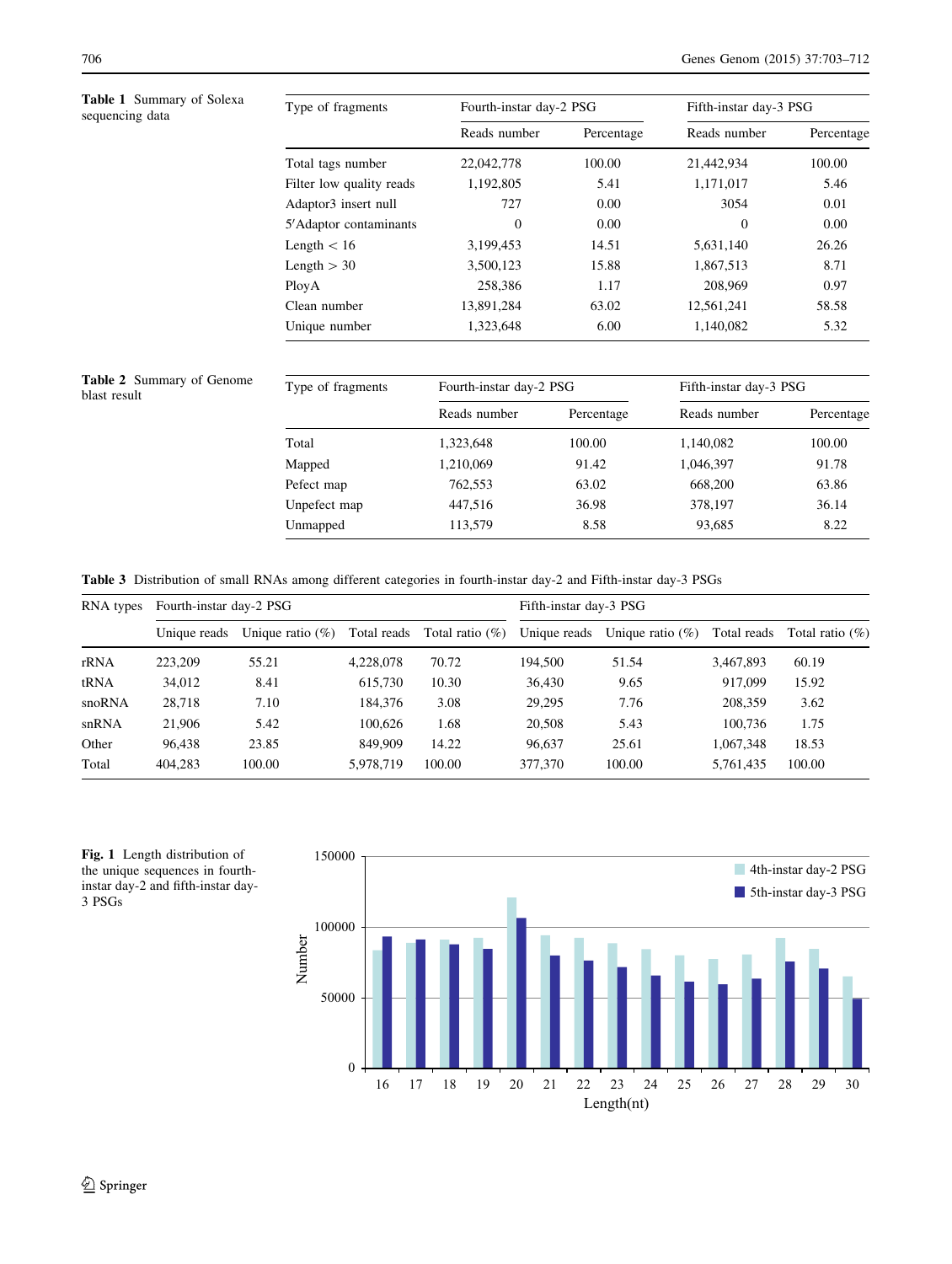<span id="page-4-0"></span>Table 4 Summary of the known microRNAs

| Sample                  | Mature number | Hairpin number | Family number | Unique number | Total number |
|-------------------------|---------------|----------------|---------------|---------------|--------------|
| Fourth-instar day-2 PSG | 548           | 367            |               | 10.863        | 796,397      |
| Fifth-instar day-3 PSG  | 527           | 352            |               | 11.633        | 949,619      |

Table 5 Prediction of the novel<br>microRNAs

| <b>Table 5</b> Prediction of the novel<br>microRNAs | Sample                  | Novel hairpin | Novel mature | Unique reads | Total reads |
|-----------------------------------------------------|-------------------------|---------------|--------------|--------------|-------------|
|                                                     | Fourth-instar day-2 PSG | 16            |              | 48           | 274         |
|                                                     | Fifth-instar day-3 PSG  | 20            |              | 69           | 386         |
|                                                     |                         |               |              |              |             |

## Target genes prediction and function analysis of miRNAs detected from PSG

To further understand the physiological functions and biology processes involved by these miRNAs during silk gland development, target genes prediction was performed based on interaction between miRNAs (466 known and 35 novel miRNAs) and mRNAs by using Miranda software, and 13,383 target genes were obtained for 499 miRNAs. The predicted target genes were classified according to GO and COG function annotations to identify the pathways which the target genes involved in and annotate the target genes. The GO covers three domains: molecular functions, cellular components, biological processes. The GO analysis revealed that most of the target genes were associated to biological processes ontology, including cell proliferation, immune system process, stress response, metabolic processes, biological regulation etc. The COG analysis revealed that the target genes were mainly involved in amino acid transport and metabolism, carbohydrate transport and metabolism, DNA replication, recombination and repair, signal transduction, which is in accordance with fibroin biosynthesis in PSG of *B. mori*, but most targets were annotated to have general function. Thus, these target genes were involved in many metabolic pathways. It indicated that these miRNAs detected from PSG were involved in many metabolic pathways too. Validation of the relationship between miRNAs and the target genes need further more biological experimental evidences.

# Differential expression of miRNAs between two PSG libraries

IDEG6 software was used to analyze the differential expression of miRNAs between two PSG libraries, and 29 differential expressed miRNAs were obtained which were all the known miRNAs. Out of the 29 miRNAs, 24 miR-NAs were up regulated and the other 5 miRNAs were down-regulated in the PSG of fifth-instar compared with

those in PSG of fourth-instar (Table [7](#page-6-0)). Two of them, bmomiR-2772a and bmo-miR-277\* were the most up regulated ones increased by 17.3-fold and 15.4-fold respectively. And bmo-miR-2772b was the most down-regulated one declined by 16.6-fold.

In these 29 miRNAs, there were 5 pairs of miRNA and miR\* delivered from the opposing arm of precursor miRNA, including bmo-let-7/bmo-let-7\*, bmo-miR-274/bmo-miR-274\*, bmo-miR-308/bmo-miR-308\*, bmo-miR-375/bmomiR-375\* and bmo-miR-9c/bmo-miR-9c\*. The expression of these 5 miRNAs and their miR\* were all up regulated with the similar expression trend (Fig. [2\)](#page-7-0). In the previous reports, miR\* species recovered at a lower frequency than that of their partners (Kato et al. [2009\)](#page-8-0). However, in our results, the counts of miR\* species exceeded those of their miR species, which is in accordance with Jagadeeswaran's research on B. mori (Jagadeeswaran et al. [2010\)](#page-8-0).

## **Discussion**

There are 567 microRNAs identified in the silkworm miRNAs database up to now. Li (Li et al. [2014\)](#page-8-0) found 1229 microRNAs in the PSG at the fifth larval instar aided by sequencing and microarry assay, including 728 novel miRNAs and 110 miRNA/miRNA\* duplexes, and these novel miRNAs have to be validated by experiments. And target gene prediction yields 14,222 unique target genes from these miRNAs. In our study, we detected 35 novel miRNAs and 466 known miRNAs (82 % of the known silkworm miRNAs) in PSG of 4–5 instar larvae of B. mori by Solexa sequencing. Based on interaction of miRNAs and mRNAs, 13,383 target genes were predicted by Miranda software. These results indicated that there are complicated metabolic activities in PSG, and the miRNAs were likely to play important roles in silk gland development and fibroin biosynthesis.

Researches revealed that each miRNA normally has multiple target genes, on the other hand each gene may be a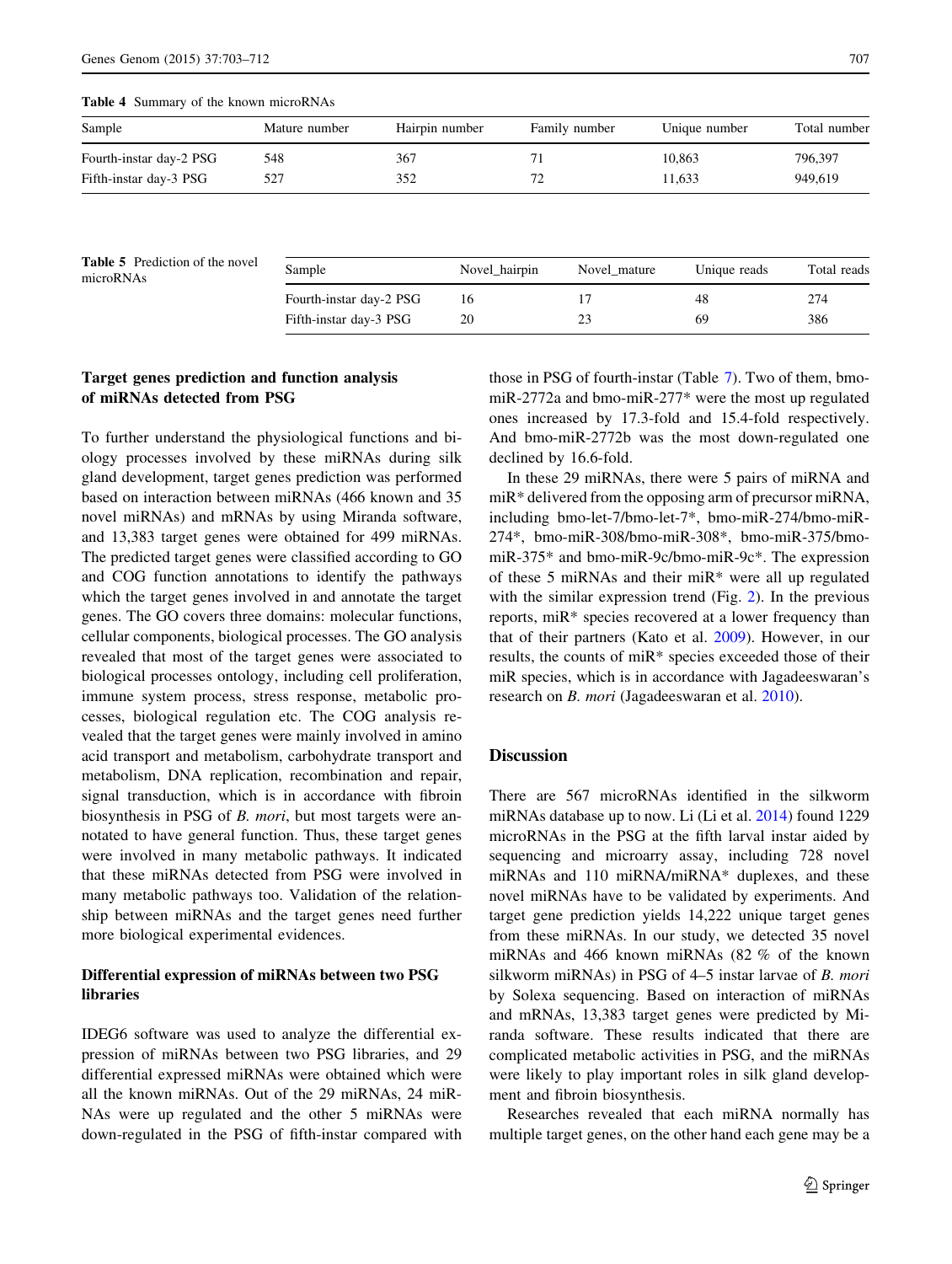<span id="page-5-0"></span>Table 6 List of the novel microRNAs predicted

| miRNA      | Mature sequences              | 5'/3'        | Length<br>(nt) | Free energy<br>(kcal/mol) | 4th-instar day-2<br><b>PSG</b> |                  | 4th-instar day-2<br><b>PSG</b> |                  |
|------------|-------------------------------|--------------|----------------|---------------------------|--------------------------------|------------------|--------------------------------|------------------|
|            |                               |              |                |                           | Uniq<br>tag                    | Total<br>tag     | Uniq<br>tag                    | Total<br>tag     |
| Bmo-m0001  | ATTTATTTATATAGATAGTACAA       | 3'           | 23             | $-18.10$                  | $\mathbf{1}$                   | 145              | $\mathbf{1}$                   | 224              |
| Bmo-m0002  | GGTGGTTCGAACGCGGAATT          | 3'           | 20             | $-28.40$                  | $\mathbf{1}$                   | 3                | $\Omega$                       | $\Omega$         |
| Bmo-m0003  | AATATACTCTATAGGATAACCT        | 5'           | 22             | $-28.30$                  | $\overline{4}$                 | 20               | 6                              | 32               |
| Bmo-m0004  | TCGCTGTACAAAAGTCAACATTG       | 5'           | 23             | $-22.60$                  | $\overline{4}$                 | 14               | $\mathbf{0}$                   | $\theta$         |
| Bmo-m0004* | ATTTGGCTTATGTTCAAGCGATTAT     | 3'           | 25             | $-22.60$                  | $\mathbf{1}$                   | $\mathbf{1}$     | $\mathbf{0}$                   | $\mathbf{0}$     |
| Bmo-m0005  | TTTGCGATTGCTCGTCAACATTAT      | 3'           | 24             | $-34.90$                  | $\overline{c}$                 | 3                | $\boldsymbol{0}$               | $\boldsymbol{0}$ |
| Bmo-m0006  | TACTGGCCTGCTAAGTCCCAAG        | 3'           | 22             | $-35.30$                  | $\overline{2}$                 | 5                | $\theta$                       | $\mathbf{0}$     |
| Bmo-m0007  | TACGGTACTGCTTGGACCCATT        | 3'           | 22             | $-29.20$                  | $\overline{4}$                 | 17               | $\overline{4}$                 | 15               |
| Bmo-m0008  | CGCATTGTCATAGAAAGAGACGTC      | 5'           | 24             | $-24.82$                  | 3                              | 3                | $\overline{4}$                 | $\overline{4}$   |
| Bmo-m0009  | GGCACGAATTTTAATGTAGATGTG      | 5′           | 24             | $-27.50$                  | $\overline{4}$                 | $\overline{4}$   | $\mathbf{0}$                   | $\mathbf{0}$     |
| Bmo-m0010  | TGACGAAATACATCGATGGT          | $5^{\circ}$  | 20             | $-18.90$                  | $\overline{c}$                 | $\overline{4}$   | $\Omega$                       | $\Omega$         |
| Bmo-m0011  | TAATTCGGGGACTTTAGAAAT         | 3'           | 21             | $-37.30$                  | $\mathbf{1}$                   | 3                | $\mathbf{0}$                   | $\mathbf{0}$     |
| Bmo-m0012  | TACTGAATGAAGGCGCCTCT          | 3'           | 20             | $-22.90$                  | 3                              | $\overline{4}$   | $\mathbf{0}$                   | $\mathbf{0}$     |
| Bmo-m0013  | <b>GTTATCGGAGCCTGCAGTCT</b>   | 3'           | 20             | $-19.00$                  | $\overline{2}$                 | 5                | $\mathbf{0}$                   | $\mathbf{0}$     |
| Bmo-m0014  | TATCGTAATGCTGGAGAATTTTA       | $5^{\prime}$ | 23             | $-22.90$                  | $\overline{c}$                 | 3                | $\boldsymbol{0}$               | $\boldsymbol{0}$ |
| Bmo-m0015  | AAAGGATTTAACAGACATGAAGTT      | 3'           | 24             | $-25.80$                  | $\overline{4}$                 | 26               | $\overline{7}$                 | 21               |
| Bmo-m0016  | TCTGACGTTAACATGAGGTTGAA       | 3'           | 23             | $-23.50$                  | 3                              | 9                | $\mathbf{0}$                   | $\mathbf{0}$     |
| Bmo-m0017  | TGACTAGACCCTAAACAGGGTAAT      | 3'           | 24             | $-31.40$                  | $\mathbf{0}$                   | $\mathbf{0}$     | $\overline{2}$                 | 15               |
| Bmo-m0018  | GGTGGTTCGAACGCGGAATTT         | 3'           | 21             | $-29.70$                  | $\mathbf{0}$                   | $\mathbf{0}$     | $\overline{2}$                 | $\overline{4}$   |
| Bmo-m0019  | CCATTAGTCTATGCGAGCTTGA        | 3'           | 22             | $-25.80$                  | $\Omega$                       | $\Omega$         | 3                              | $\overline{4}$   |
| Bmo-m0020  | <b>TTGACAATGTTAATGAATCGCT</b> | 3'           | 22             | $-24.40$                  | $\mathbf{0}$                   | $\mathbf{0}$     | $\mathbf{1}$                   | 3                |
| Bmo-m0021  | TTGGAATTCAATTATGAGTATGA       | 5'           | 23             | $-22.30$                  | $\mathbf{0}$                   | $\mathbf{0}$     | $\mathbf{1}$                   | 3                |
| Bmo-m0022  | CACGCATGGTCACTCGCACAAAC       | 3'           | 23             | $-21.50$                  | $\boldsymbol{0}$               | $\mathbf{0}$     | 5                              | 5                |
| Bmo-m0023  | TCACATGTACGCGGTCAAGGCT        | $5^{\prime}$ | 22             | $-47.10$                  | $\boldsymbol{0}$               | $\boldsymbol{0}$ | $\overline{4}$                 | 5                |
| Bmo-m0024  | TACATTTGGATGGTTTAGTTAGT       | 5'           | 23             | $-19.46$                  | $\overline{0}$                 | $\Omega$         | $\overline{2}$                 | 3                |
| Bmo-m0024* | TACACTGTCCAAGTTACTGAT         | 3'           | 21             | $-19.46$                  | $\mathbf{0}$                   | $\mathbf{0}$     | $\mathbf{1}$                   | $\mathbf{1}$     |
| Bmo-m0025  | GGCACGAATTTTAATGTAGATGT       | 5'           | 23             | $-27.50$                  | $\mathbf{0}$                   | $\mathbf{0}$     | 5                              | 5                |
| Bmo-m0026  | TATCAATGCTTTCAAAACTTGGGA      | 5'           | 24             | $-22.10$                  | $\boldsymbol{0}$               | $\mathbf{0}$     | $\overline{2}$                 | 3                |
| Bmo-m0026* | TACTTTTTAGCTTGAGAGGGCTGATT    | 3'           | 26             | $-22.10$                  | $\boldsymbol{0}$               | $\Omega$         | 1                              | 1                |
| Bmo-m0027  | ATGCGGGGATGTAGCTCAGTGGT       | 5'           | 23             | $-32.00$                  | $\mathbf{0}$                   | $\mathbf{0}$     | 3                              | 3                |
| Bmo-m0028  | CGGCACTGCACGTGATCTCACT        | 3'           | 22             | $-34.60$                  | $\boldsymbol{0}$               | $\mathbf{0}$     | $\overline{2}$                 | 3                |
| Bmo-m0029  | TCTCAGGGCAGGCTGCGCCA          | 3'           | 20             | $-26.80$                  | $\boldsymbol{0}$               | $\mathbf{0}$     | $\overline{2}$                 | 12               |
| Bmo-m0030  | TAAAGTCATCGTTGGTTGGTGTC       | 3'           | 23             | $-27.30$                  | $\boldsymbol{0}$               | $\boldsymbol{0}$ | $\overline{4}$                 | 5                |
| Bmo-m0031  | CTTAATCTTTGGTCTGGCTTCGG       | 5'           | 23             | $-23.50$                  | $\mathbf{0}$                   | $\theta$         | $\mathbf{1}$                   | 1                |
| Bmo-m0031* | TCTGACGTTAACATGAGGTTGAAA      | 3'           | 24             | $-23.50$                  | $\mathbf{0}$                   | $\Omega$         | 3                              | 11               |

target of multiple miRNAs (Vo et al. [2010](#page-9-0); Wu et al. [2010\)](#page-9-0). As shown in this study, a total of 13,383 genes were predicted to be the targets of 499 miRNAs, and each target gene had one or more binding sites for miRNAs. So focusing on any particular target gene may not lead to complete understanding the function of a certain miRNA.

It's helpful to investigate the miRNA expression profiles for better understanding the role of miRNAs in fibroin biosynthesis in PSG of B. mori. In this study, bmo-mir-3281, bmo-bantam, bmo-mir-8 and bmo-mir-276-3p showed very high expression abundance both in PSGs of fourth and fifth instar larvae. Compared with the above miRNAs, most of detected miRNAs were expressed at low levels, with less than 100 reads in the two libraries, which was consistent with previous findings (Song et al. [2010](#page-9-0); Zhao et al. [2010](#page-9-0)). These variations in abundance could also reflect differences in the roles of these miRNAs in terms of the regulation of biological processes (Silveri et al. [2006](#page-9-0)).

The expression approaches of miRNAs are different. Some express in all cells in each developmental stage, while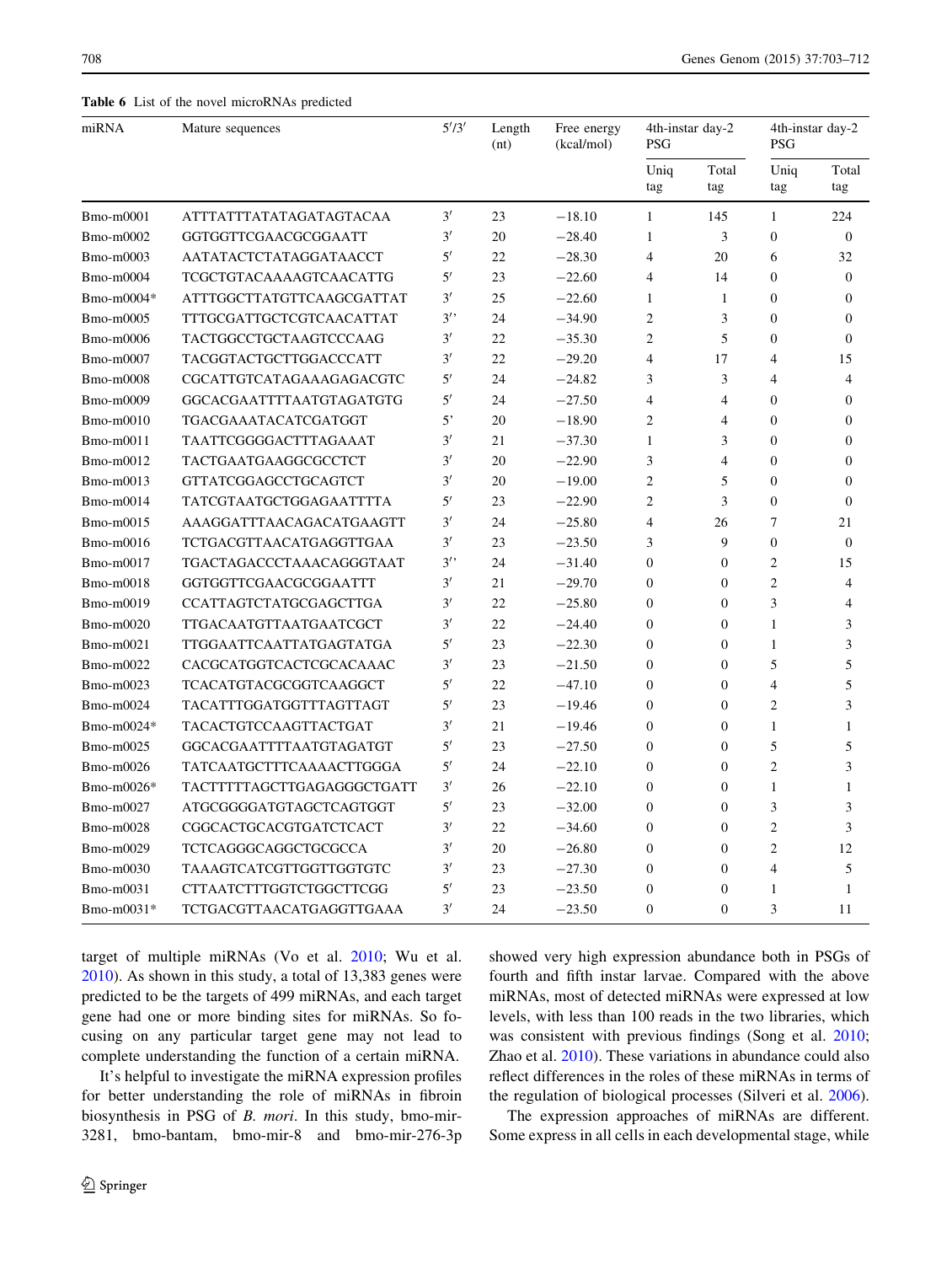<span id="page-6-0"></span>Table 7 List of differentially expressed miRNAs in the posterior silk glands

| miRNA         | Fifth-instar day-3 PSG | Fourth-instar day-2 PSG | Chi              | $Q$ _value       | Regulation |
|---------------|------------------------|-------------------------|------------------|------------------|------------|
| Bmo-miR-100   | 5729                   | 1410                    | $\boldsymbol{0}$ | $\mathbf{0}$     | Up         |
| Bmo-miR-375   | 1180                   | 416                     | $\mathbf{0}$     | $\mathbf{0}$     | Up         |
| Bmo-miR-34*   | 130                    | 32                      | $\mathbf{0}$     | $\mathbf{0}$     | Up         |
| Bmo-miR-9a*   | 70                     | 197                     | $\mathbf{0}$     | $\mathbf{0}$     | Down       |
| Bmo-miR-2755* | 268                    | 90                      | $\Omega$         | $\Omega$         | Up         |
| Bmo-miR-2766* | 5074                   | 1964                    | 0                | $\mathbf{0}$     | Up         |
| Bmo-miR-317*  | 532                    | 235                     | $\boldsymbol{0}$ | $\boldsymbol{0}$ | Up         |
| Bmo-miR-263a* | 3783                   | 1595                    | $\mathbf{0}$     | $\mathbf{0}$     | Up         |
| Bmo-miR-308*  | 579                    | 108                     | $\mathbf{0}$     | $\mathbf{0}$     | Up         |
| Bmo-let-7*    | 305                    | 88                      | 0                | $\mathbf{0}$     | Up         |
| Bmo-miR-305*  | 87                     | 316                     | $\mathbf{0}$     | $\mathbf{0}$     | Down       |
| Bmo-miR-9c    | 7933                   | 3011                    | $\mathbf{0}$     | $\mathbf{0}$     | Up         |
| Bmo-miR-998   | 312                    | 127                     | $\Omega$         | $\mathbf{0}$     | Up         |
| Bmo-miR-11*   | 1579                   | 508                     | $\boldsymbol{0}$ | $\boldsymbol{0}$ | Up         |
| Bmo-miR-277*  | 649                    | 42                      | $\mathbf{0}$     | $\mathbf{0}$     | Up         |
| Bmo-miR-274*  | 3249                   | 1437                    | $\mathbf{0}$     | $\mathbf{0}$     | Up         |
| Bmo-miR-9c*   | 348                    | 96                      | $\Omega$         | $\theta$         | Up         |
| Bmo-miR-2772a | 52                     | 3                       | 0                | $\mathbf{0}$     | Up         |
| Bmo-miR-2772b | 3                      | 50                      | $\mathbf{0}$     | $\mathbf{0}$     | Down       |
| Bmo-miR-375*  | 2239                   | 550                     | $\Omega$         | $\Omega$         | Up         |
| Bmo-miR-7*    | 403                    | 189                     | 0.000001         | $7.68E - 06$     | Up         |
| Bmo-miR-2756* | 140                    | 44                      | 0.000001         | $7.68E - 06$     | Up         |
| Bmo-miR-308   | 139                    | 46                      | 0.000002         | $1.44E - 05$     | Up         |
| Bmo-miR-282*  | 14                     | 40                      | 0.000002         | $1.44E - 05$     | Down       |
| Bmo-miR-3333  | 309                    | 148                     | 0.000027         | 0.0001815        | Up         |
| Bmo-miR-79*   | 236                    | 108                     | 0.00006          | 0.0003924        | Up         |
| Bmo-let-7     | 70                     | 20                      | 0.000136         | 0.0008439        | Up         |
| Bmo-miR-275   | $\overline{2}$         | 12                      | 0.00094          | 0.005687         | Down       |
| Bmo-miR-274   | 45                     | 12                      | 0.001306         | 0.0077086        | Up         |

others have a more restricted spatial and temporal expression pattern. And the abundance of miRNA in different tissues and different developmental stages were significantly different. In this study, bmo-mir-3281, bmobantam, bmo-mir-8 and bmo-mir-276-3p showed very high abundance in both libraries. The previous study revealed bmo-bantam, bmo-mir-8 and bmo-mir-276-3p expressed at all the four stages (feeding larval, spinning larval, pupa and adult) of B. mori, bmo-mir-8 and bmo-mir-276-3p expressed in much higher level than bmo-bantam did in the larval period (Jagadeeswaran et al. [2010\)](#page-8-0). But bmo-bantam emerged at specific time-points during embryogenesis. It was up-regulated in late embryos, and robustly expressed from the embryo to adult (Liu et al. [2009](#page-8-0)). The expression level of bmo-bantam was significantly higher in ASG than that in PSG based on Northern-blot, indicating that miRNAs were unlikely to be transported among different tissues (Liu et al. [2010](#page-8-0)). Bmo-bantam and bmo-mir-8 expressed in 10 silkworm tissues including head, body wall, ASG, PSG,

midgut, fat body, ovary, testis, hemocyte and malpighian tubule, while bmo-mir-276-3p expressed in 9 tissues except testis (Liu et al. [2010\)](#page-8-0), suggesting that bmo-bantam, bmomir-8 and bmo-mir-276-3p are ubiquitously and play significant roles in the silkworm development.

The miRNA bantam has been studied in detail. Bantam mutant Drosophila is smaller than wild type due to a reduction in cell number but not in cell size, and it does not have significant disruption in patterning. Conversely, overexpression of the bantam causes overgrowth of wing and eye tissue (Hipfner et al. [2002\)](#page-8-0). The pro-apoptotic gene hid was a target of bantam miRNA, providing an explanation for bantam's stimulating cell proliferation and preventing apoptosis (Brennecke et al. [2003\)](#page-8-0).

The miR-8 was an inhibitor of Wg signaling in Drosophila, in part by directly targeting wntless, a gene required for Wg secretion. In addition, miR-8 inhibits the pathway of Wg signal by repressing CG32767 (another positive regulator of the pathway), which was targeted by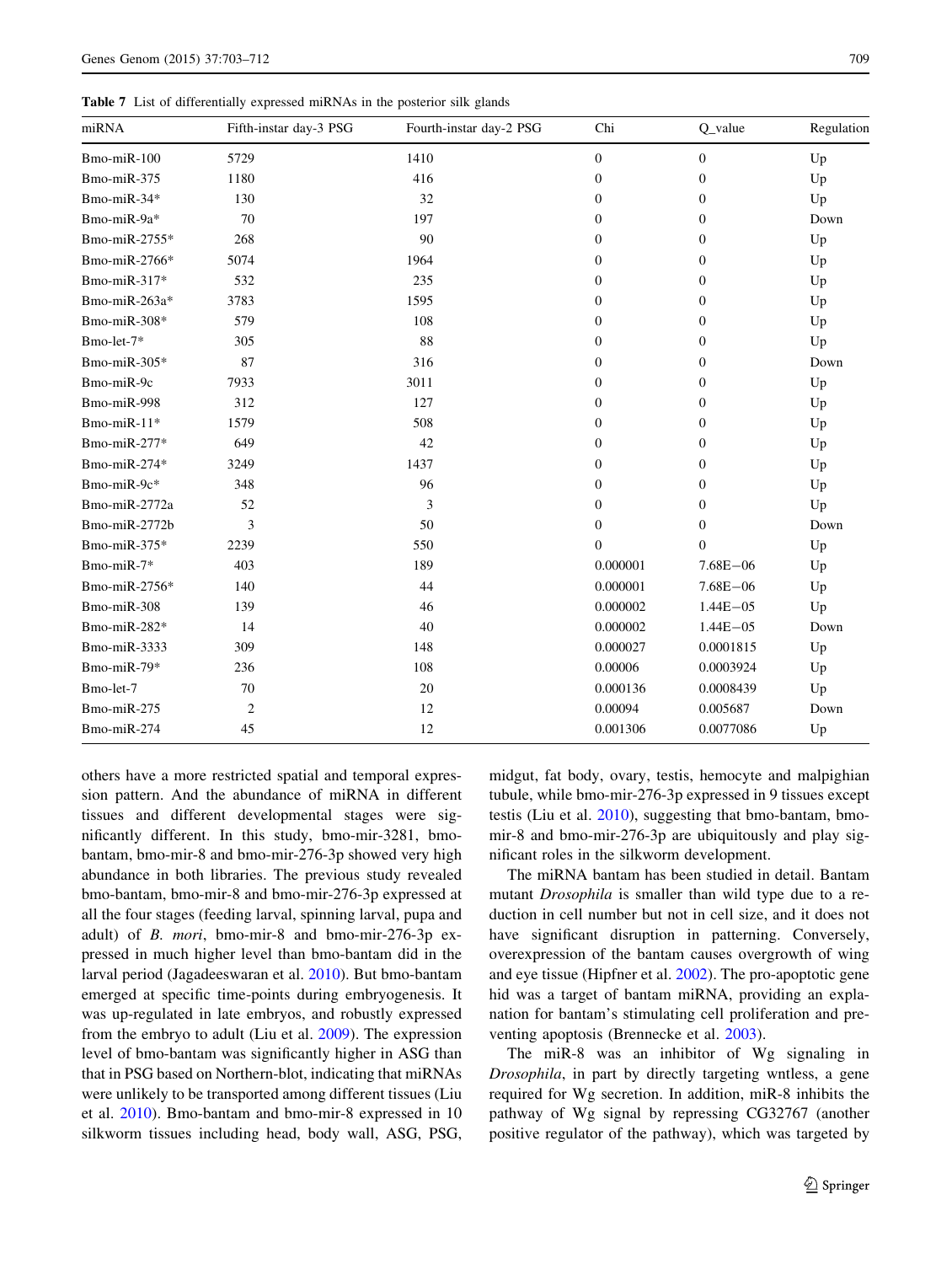<span id="page-7-0"></span>

Fig. 2 Plots of expression levels of miRNAs along with their miRNA\*. 2d IL4: fourth-instar day-2; 3d IL5: fifth-instar day-3

miR-8 (Kennell et al. [2008](#page-8-0)). miR-8 and its target, USH, regulated body size in Drosophila. miR-8 null flies were smaller in size and defective in insulin signaling in fat body (Hyun et al. [2009](#page-8-0)).

A total of 29 differentially expressed miRNAs were predicted in this study. These 29 miRNAs may be involved in the regulation of silk gland development and the generation of silk proteins. The bmo-let-7 was one of the differentially expressed miRNAs, which was up regulated in PSG of fifth-instar day-3 larvae compared with that in PSG of fourth-instar day-2 larvae. The let-7 microRNA were identified to act as developmental switches that control the timing of cell fate determination during the larval transitions in C. elegans, and let-7 loss-of-function mutations resulted in severe phenotype defects or death of the embryo (Lee et al. [1993](#page-8-0); Reinhart et al. [2000](#page-9-0)). Gene Cdc34 was a functional target of let-7 and let-7 induced down-regulation of Cdc34, low expression level of Cdc34 protein downregulated the activity of stem cell growth factor to stabilize the Wee1 kinase, and this would make the primary fibroblasts in G2/M phase (Legesse-Miller et al. [2009\)](#page-8-0). The bmolet-7 was stage- and tissue-specifically expressed in the silkworm. It was expressed in very low level from the first

molt to the early third instar, expressed highly after the third molt, and the most abundant expression was observed after mounting, particularly after pupation (Liu et al. [2007](#page-8-0)). Microarray analyses showed that bmo-let-7 expressed in all of the 10 tissues of fifth-instar day-3 larvae (head, body wall, ASG, PSG, midgut, fat body, ovary, testis, hemocyte and malpighian tubule) (Liu et al. [2010](#page-8-0)). All of these studys indicated that bmo-let-7 had been shown to play a critical role in cellular differentiation and tissue development.

In these differentially expressed miRNAs, bmo-miR-9c were up regulated by 2.6-fold. Using miRNA Aarray analysis, the miR-9c was highly expressed in larvae, although it was also present in eggs and pupae. This observation prompted that bmo-miR-9c was involved in regulation of metamorphosis from larvae to pupae (Zhang et al. [2009\)](#page-9-0).

The expression of bmo-miR-274 was associated with silk gland growth and spinning activity. bmo-miR-274 displayed no expression signal during early larval stages, was initially detected in fifth-instar day 2 larvae, and was subsequently up-regulated to peak levels in day 7 larvae (Liu et al. [2009](#page-8-0)). This showed the same trend with the expression pattern of bmo-miR-274 detected in this study (Table [7\)](#page-6-0).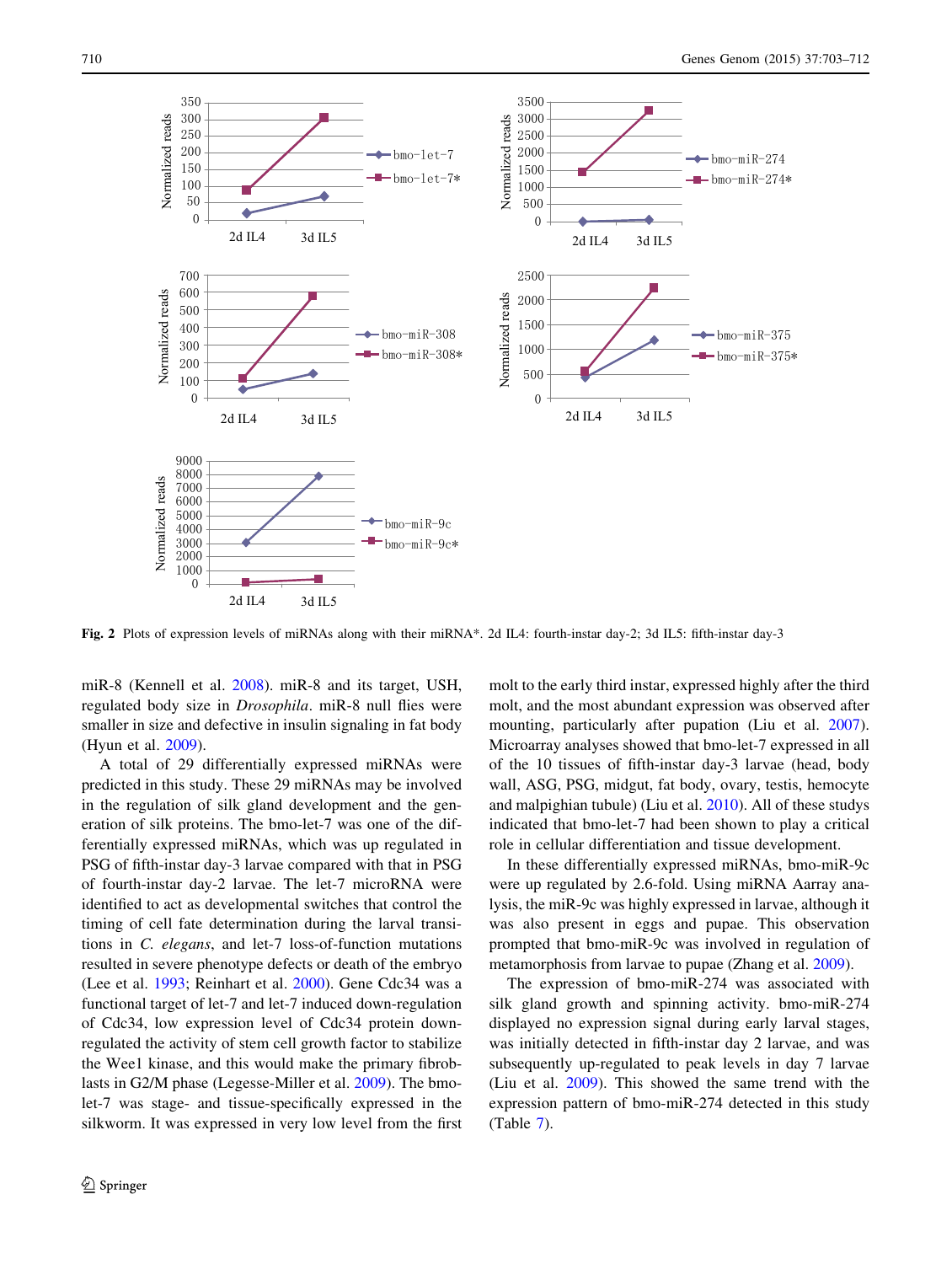<span id="page-8-0"></span>We detected 29 differentially expressed miRNAs, and lots of target genes were predicted for the 29 miRNAs. Through annotating the most likely target genes (score  $> 180$ ) of these 29 miRNAs by GO and COG, it was found that the target genes of bmo-miR-274 BGIBMGA008477-TA and BGIBMGA011620-TA were involved in translation and structural constituent of ribosome, BGIBMGA005280-TA was involved in protein modification; the target gene of bmomiR-275 BGIBMGA001081-TA was involved in translational initiation, BGIBMGA011223-TA was involved in protein localization; the target gene of bmo-miR-375 BGIBMGA003418-TA was involved in G-protein coupled receptor signaling pathway. These target genes were related to the process of protein synthesis mostly, so these miRNAs and their target genes might take part in the regulation on the process of silk production. These results provide a solid foundation to investigate the function of miRNAs in vitro or in the silkworm. We have validated the expression profiles of four predicted miRNAs, two known bmo-mir-2755\* and bmo-mir-375\*, and two novel mirRNAs bmo-mir-0001 and bmo-mir-0015 by RT-PCR. Compared with other tissues such as head, epidermis, fatbody, hemolymph, midgut, trachea, ovary or spermary and malpighian tube, these four miRNAs expressed at much higher level in PSG (data not shown), consistent with the sequencing results.

The above results indicated that in PSG of the silkworm there is a complex miRNA-mediated post-transcriptional regulation system. Analysis of differentially expressed miRNAs in PSG and their target genes provides an insight into regulation of miRNAs on development of the silk gland and synthesis of fibroin. But much experiments have to be done to validate the function of the predicted bmo-mirRNAs.

Acknowledgments This work was partially supported by the National Basic Research (973) Program of China (Grand No. 2012CB114600), the National Natural Science Foundation of China (Grand No. 31172266) and Innovation Foundation for Graduate Students of Jiangsu Province (Grand No. CXZZ12-0726).

Conflict of interest The authors declare that the research was conducted in the absence of any commercial or financial relationships that could be construed as a potential conflict of interest.

#### References

- Bartel DP (2004) MicroRNAs: genomics, biogenesis, mechanism, and function. Cell 116:281–297
- Bello B, Couble P (1990) Specific expression of a silk-encoding gene of Bombyx in the anterior salivary gland of Drosophila. Nature 346:480–482
- Bino J, Anton JE, Alexei A, Thomas T, Chris S, Debora SM (2004) Human microRNA targets. PLoS Biol 2:e363
- Brennecke J, Hipfner DR, Stark A, Russell RB, Cohen SM (2003) Bantam encodes a developmentaly regulated microRNA that

controls cell proliferation and regulates the proapoptotic gene hid in Drosophila. Cell 113:25–36

- Bushati N, Cohen SM (2007) microRNA functions. Annu Rev Cell Dev Biol 23:175–205
- Cao J, Tong C, Wu X, Lv J, Yang Z, Jin Y (2008) Identification of conserved microRNAs in Bombyx mori (silkworm) and regulation of fibroin L chain production by microRNAs in heterologous system. Insect Biochem Molec 38:1066–1071
- Chiara R, Stefania B, Fabio D, Gian AD (2003) IDEG6: a web tool for detection of differentially expressed genes in multiple tag sampling experiments. Physiol Genomics 12:159–162
- Guarnieri DJ, DiLeone RJ (2008) MicroRNAs: a new class of gene regulators. Ann Med 40:197–208
- Hipfner DR, Weigmann K, Cohen SM (2002) The Bantam gene regulates Drosophila growth. Genetics 161:15–27
- Huang Y, Zou Q, Shen XJ, Tang SM, Wang SP, Zhao QL (2011) Differential expression of microRNA-2b with potential target coding P25 in the fifth instar larvae posterior silk gland of the silkworm. Mol Biol 45:576–581
- Huang Y, Zou Q, Song F, Wang X, Shen XJ (2012) The regulation of silkworm fibroin L chain production by miRNA-965 and miRNA-1926 in insect cells. Russ J Bioorg Chem 38:477–481
- Hui CC, Suzuki Y (1989) Enhancement of teanscription from the Ad2 major late promoter by upstream elements of the fibroin-and sericin-1-encoding genes in silk gland extracts. Gene 85:403–411
- Hyun S, Lee JH, Jin H, Nam J, Namkoong B, Lee G, Chung J, Kim VN (2009) Conserved microRNA miR-8/miR-200 and its target USH/ FOG2 control growth by regulating PI3K. Cell 139:1096–1108
- Inoue S, Tanaka K, Arisaka F, Kimura S, Ohtomo K, Mizuno S (2000) Silk fibroin of Bombyx mori is secreted, assembling a highmolecular mass elementary unitconsisting of H-chain, L-chain, and P25, with a 6:6:1 molar ratio. J Biol Chem 275:40517–40528
- Jagadeeswaran G, Zheng Y, Sumathipala N, Jiang H, Arrese EL, Soulages JL, Zhang W, Sunkar R (2010) Deep sequencing of small RNA libraries reveals dynamic regulation of conserved and novel microRNAs and microRNA-stars during silkworm development. BMC Genom 11:52
- Kato M, de Lencastre A, Pincus Z, Slack FJ (2009) Dynamic expression of small non-coding RNAs, including novel microRNAs and piRNAs/21U-RNAs, during Caenorhabditis elegans development. Genome Biol 10:R54
- Kennell JA, Gerin I, MacDougald OA, Cadigan KM (2008) The microRNA miR-8 is a conserved negative regulator of Wnt signaling. Proc Natl Acad Sci USA 105:15417–15422
- Lee RC, Feinbaum RL, Ambros V (1993) The Caenorhabditis elegans heterochronic gene lin-4 encodes small RNAs with antisense complementarity to lin-14. Cell 75:843–854
- Legesse-Miller A, Elemento O, Pfau SJ, Forman JJ, Tavazoie S, Coller HA (2009) let-7 overexpression leads to an increased fraction of cells in G2/M, direct down-regulation of Cdc34, and stabilization of Wee1 kinase in primary fibroblasts. J Biol Chem 284:6605–6609
- Li JS, Cai YM, Ye LP, Wang SH, Che JQ, You ZY, Yu J, Zhong BX (2014) MicroRNA expression profiling of the fifth-instar posterior silk gland of Bombyx mori. BMC Genom 15:410–419
- Liu S, Xia Q, Zhao P, Cheng T, Hong K, Xiang Z (2007) Characterization and expression patterns of let-7 microRNA in the silkworm (Bombyx mori). BMC Dev Biol 7:88
- Liu S, Zhang L, Li Q, Zhao P, Duan J, Cheng D, Xiang Z, Xia Q (2009) MicroRNA expression profiling during the life cycle of the silkworm (Bombyx mori). BMC Genom 10:455
- Liu S, Gao S, Zhang D, Yin J, Xiang ZH, Xia QY (2010) MicroRNAs show diverse and dynamic expression patterns in multiple tissues of Bombyx mori. BMC Genom 11:85